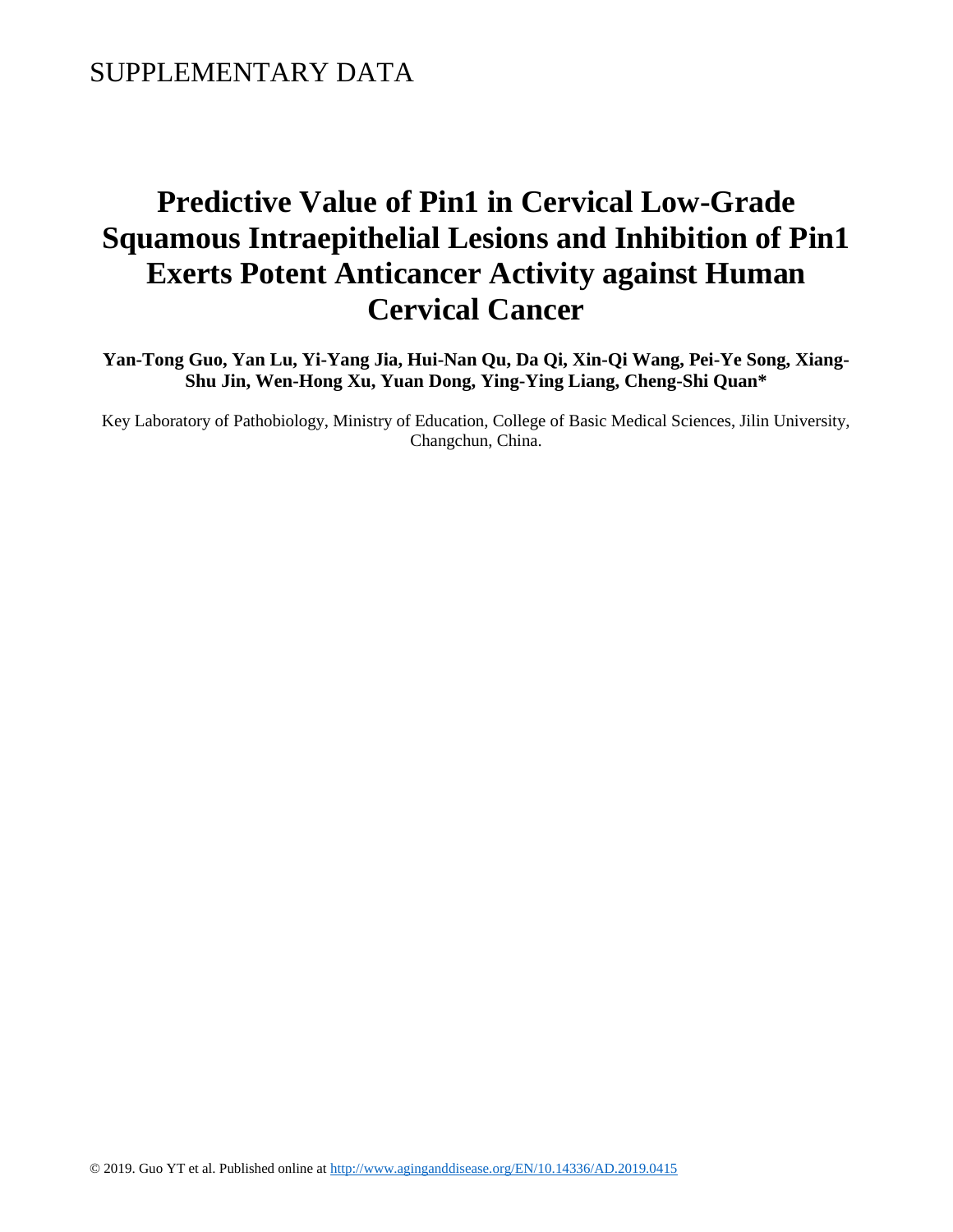# SUPPLEMENTARY DATA

| Characteristics  |             | No. | LSIL                        |                               |           |              | <b>HSIL</b>                 |                               |           |
|------------------|-------------|-----|-----------------------------|-------------------------------|-----------|--------------|-----------------------------|-------------------------------|-----------|
|                  |             |     | Pinl<br>Negative<br>No. (%) | Pin1<br>Positive<br>$No.$ (%) | $P$ value | No.          | Pin1<br>Negative<br>No. (%) | Pin1<br>Positive<br>$No.$ (%) | $P$ value |
|                  | No.         |     | 37                          | 35                            | 0.270     |              | 4                           | 6                             | 0.197     |
| p16              | Negative 23 |     | 14                          | 9                             |           |              |                             | $\mathbf{0}$                  |           |
|                  | Positive    | 49  | 23                          | 26                            |           | 9            | 3                           | 6                             |           |
| K <sub>i67</sub> | 1%-25%      | -11 | 10                          |                               | 0.010     | $\mathbf{0}$ | $\theta$                    | $\mathbf{0}$                  | 0.010     |
|                  | 25%-50% 10  |     | $\tau$                      | 3                             |           | $\Omega$     | $\overline{0}$              | $\mathbf{0}$                  |           |
|                  | 50%-75% 23  |     | 9                           | 14                            |           |              | $\overline{4}$              |                               |           |
|                  | >75%        | 28  | 11                          | 17                            |           |              | $\Omega$                    |                               |           |

### **Supplementary Table 1.** P16 and Ki67 expression according to Pin1 statuses in SILs.

#### **Supplementary Table 2.** Clinical trials of SIL patients.

| Characteristics          |                                                                | LSIL               | HSIL.                                        | P value |  |
|--------------------------|----------------------------------------------------------------|--------------------|----------------------------------------------|---------|--|
|                          | No.                                                            | 72                 | 10                                           |         |  |
|                          | < 50                                                           | 43                 | 3                                            | 0.076   |  |
| Age (years)              | $\geq 50$                                                      | 29                 | 7                                            |         |  |
| Colposcopic<br>diagnosis | Normal/benign<br>LSIL<br><b>HSIL</b><br>MIC/invasive<br>cancer | 21<br>47<br>4<br>0 | 0<br>$\mathfrak{D}_{\mathfrak{p}}$<br>8<br>0 | < 0.001 |  |
| Transformation<br>zones  | type I<br>type II<br>type III                                  | 28<br>23<br>21     | 1<br>$\mathfrak{D}$<br>7                     | 0.034   |  |